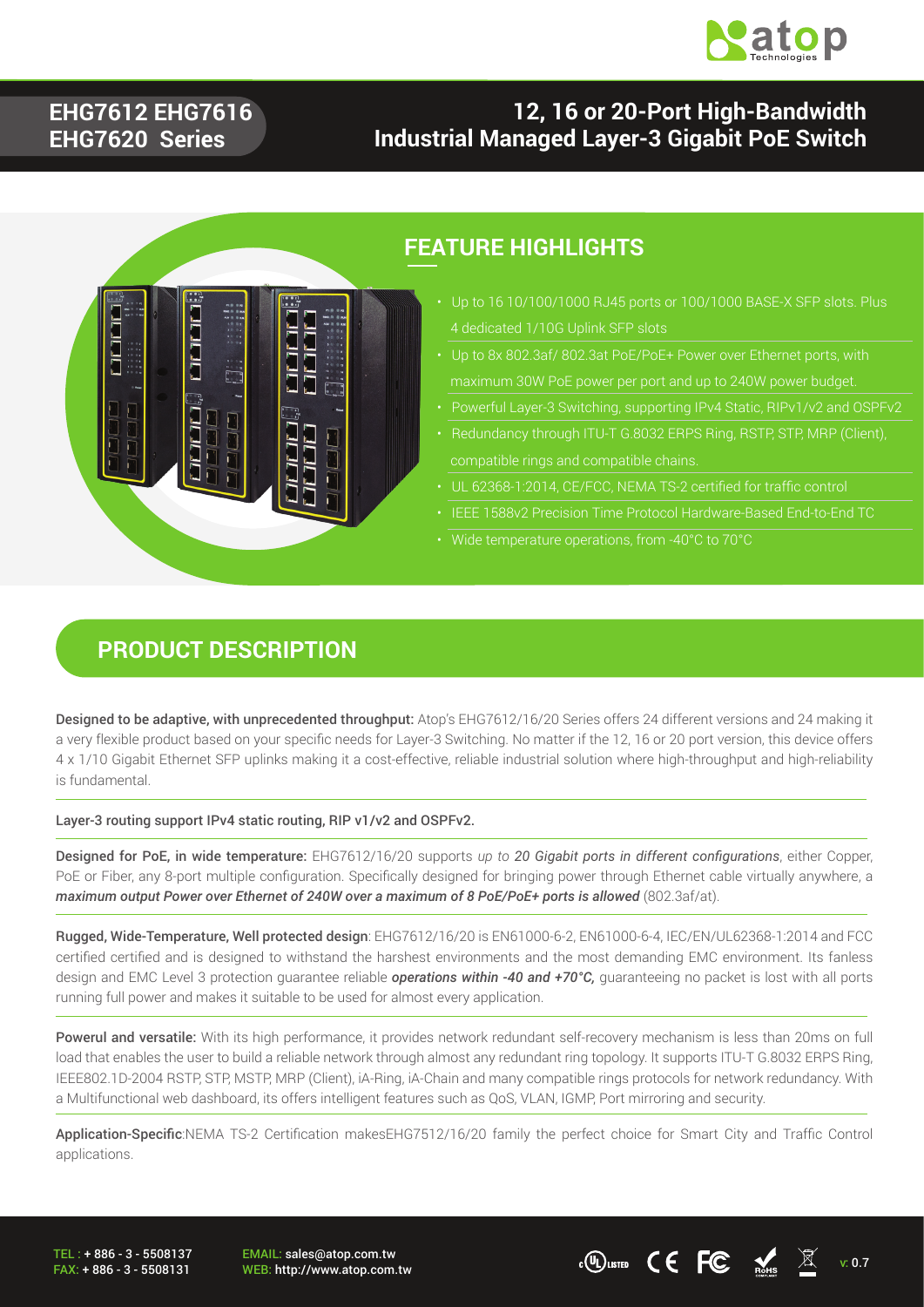

 $\overline{C}$  (U) LISTED  $\overline{C}$   $\overline{C}$   $\overline{M}$  v: 0.7

## **SPECIFICATIONS**

| <b>Technical Specifications</b>                                                                                                                                                                          |                                                                                                                                                                                                                                                                                                                                                                                                                                                                                                                                                                              |                                                                                                      |  |
|----------------------------------------------------------------------------------------------------------------------------------------------------------------------------------------------------------|------------------------------------------------------------------------------------------------------------------------------------------------------------------------------------------------------------------------------------------------------------------------------------------------------------------------------------------------------------------------------------------------------------------------------------------------------------------------------------------------------------------------------------------------------------------------------|------------------------------------------------------------------------------------------------------|--|
| Model Name                                                                                                                                                                                               | EHG7612 (12 ports); EHG7616 (16 ports); EHG7620 (20 ports)                                                                                                                                                                                                                                                                                                                                                                                                                                                                                                                   |                                                                                                      |  |
| <b>Switch Properties</b>                                                                                                                                                                                 |                                                                                                                                                                                                                                                                                                                                                                                                                                                                                                                                                                              |                                                                                                      |  |
| <b>Priority Queues</b><br><b>VLAN Table</b><br>MAC-Based VLAN<br>VLAN ID Range<br>Trunk Group<br><b>Static IGMP Groups</b><br>Dynamic IGMP Groups<br>MAC Table Size<br>Packet Buffer Size<br>Jumbo Frame | 8<br>4096<br>512<br>VID 1 to 4094<br>4<br>128<br>256<br>16K<br>1.5 MB<br>9216 Byte                                                                                                                                                                                                                                                                                                                                                                                                                                                                                           |                                                                                                      |  |
| <b>Ethernet</b>                                                                                                                                                                                          |                                                                                                                                                                                                                                                                                                                                                                                                                                                                                                                                                                              |                                                                                                      |  |
| Standards                                                                                                                                                                                                | IEEE 802.3 for 10BaseT<br>IEEE 802.3u for 100BaseT(X)<br>IEEE 802.3ab for 1000BaseT(X)<br>IEEE 802.3z for 1000BaseX<br>IEEE 802.3ae For 10 Gigabit Ethernet Fiber<br>IEEE 802.3x for Flow Control, back pressure flow control<br>IEEE 802.1D-2004 for Spanning Tree Protocol<br>IEEE 802.1w for Rapid Spanning Tree Protocol<br>IEEE 802.1s for Multiple Spanning Tree Protocol<br>IEEE 802.1Q for VLAN Tagging<br>IEEE 802.1p for Class of Service<br>IEEE 802.1X for Authentication<br>IEEE 802.3ad for Port Trunk with LACP<br>IEEE 802.3az for Energy Efficient Ethernet |                                                                                                      |  |
| Protocols                                                                                                                                                                                                | IPv4, IPv6, IGMPv1/v2/v3, IGMP Snooping, GARP, GMRP, GVRP, SNMPv1/v2c/<br>v3, SNMP Inform, ICMP, Telnet, SSH, DHCP Server/Relay/Client, DHCP Option<br>66/67/82, BootP, RARP, TFTP, SMTP, SMTP (Gmail), RMON, HTTP, HTTPS,<br>Syslog, MRP (Client), LLDP, 802.1x, EAP, RADIUS, TACACS+, Mirror port, QoS, ACL                                                                                                                                                                                                                                                                |                                                                                                      |  |
| Layer-3 Protocols                                                                                                                                                                                        | Routing: IPv4 Unicast static routing, RIP v1/v2, OSPFv2,<br>Multicast: IGMPv1/v2/v3, DVMRP, PIM-DM, PIM-SM, PIM-SSM<br>Routing Redundancy: VRRP (Virtual Router Redundancy Protocol)                                                                                                                                                                                                                                                                                                                                                                                         |                                                                                                      |  |
| Redundancy                                                                                                                                                                                               |                                                                                                                                                                                                                                                                                                                                                                                                                                                                                                                                                                              | ITU-T G.8032 ERPS Ring, STP, RSTP, MSTP, Compatible Ring/Chain, U-Ring                               |  |
| Time Synchronization                                                                                                                                                                                     | Network Synchronization                                                                                                                                                                                                                                                                                                                                                                                                                                                                                                                                                      | NTP Server/Client, SNTP                                                                              |  |
|                                                                                                                                                                                                          | <b>Precision Network</b><br>Synchronization                                                                                                                                                                                                                                                                                                                                                                                                                                                                                                                                  | IEEE1588v1 OC/BC (Software)<br>IEEE1588v2 E2E TC (Hardware) - ns acc.<br>IEEE1588v2 OC/BC (Software) |  |
| <b>Automation Profiles</b>                                                                                                                                                                               | Modbus/TCP device status registers                                                                                                                                                                                                                                                                                                                                                                                                                                                                                                                                           |                                                                                                      |  |
| <b>SNMP MIB</b>                                                                                                                                                                                          | MIB II, IF-MIB, SNMPv2 MIB, BRIDGE-MIB, RMON MIB Group 1,2,3,9, RFC<br>RFC 1157, RFC 1213, RFC 1215, RFC 1493, RFC 1643, RFC 1757, RFC 2011,<br>RFC 2012, RFC 2013, RFC 2233, RFC 2571, RFC 2742, RFC 2819, RFC 2863,<br>RFC 3411, RFC 3412, RFC 3413, RFC 3414, RFC 3415, RFC 2674                                                                                                                                                                                                                                                                                          |                                                                                                      |  |
| <b>Power</b>                                                                                                                                                                                             |                                                                                                                                                                                                                                                                                                                                                                                                                                                                                                                                                                              |                                                                                                      |  |
| Input Voltage                                                                                                                                                                                            | 9-57 VDC for Non-PoE models<br>45-57 VDC for 802.3af mode<br>51-57 VDC for 802.3at mode                                                                                                                                                                                                                                                                                                                                                                                                                                                                                      |                                                                                                      |  |

TEL : + 886 - 3 - 5508137 FAX: + 886 - 3 - 5508131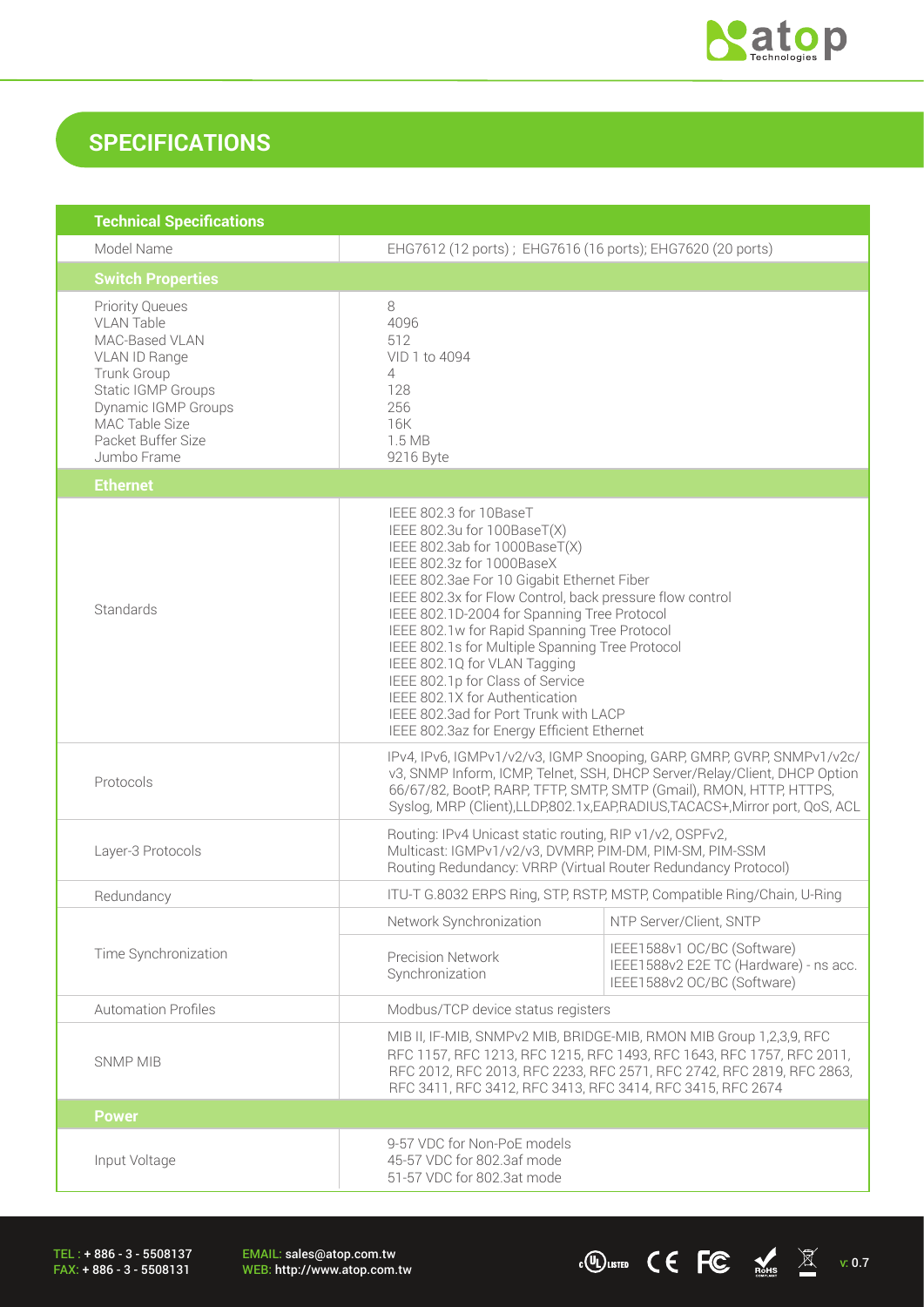

 $\cdot$  (U) LISTED  $\qquad \qquad \bullet$  FC  $\qquad \bullet$  Rests  $\qquad \qquad \mathbb{X}$  v: 0.7

| Input Current (System)                                                                                                        | Max. 2.2 A @ 12 VDC (without PoE)<br>Max. 3.3 A @ 45 VDC (Support up to 8 ports at 15.4W per PoE port)<br>Max. 5.2 A @ 51 VDC (Support up to 8 ports at 30W per PoE port)e                                                                                                                                                                                           |
|-------------------------------------------------------------------------------------------------------------------------------|----------------------------------------------------------------------------------------------------------------------------------------------------------------------------------------------------------------------------------------------------------------------------------------------------------------------------------------------------------------------|
| Power Consumption (System)                                                                                                    | Max. 26.4 W @ 12 VDC (without PoE)<br>Max. 148.5 W @ 45 VDC (Support up to 8 ports at 15.4W per PoE port)<br>Max. 265.2 W @ 51 VDC (Support up to 8 ports at 30W per PoE port)                                                                                                                                                                                       |
| Connector<br><b>Reverse Polarity Protection</b>                                                                               | 5-Pin 5.08mm Lockable Terminal Block<br>Yes                                                                                                                                                                                                                                                                                                                          |
| <b>Interfaces</b>                                                                                                             |                                                                                                                                                                                                                                                                                                                                                                      |
| RJ45 Ports<br>Fiber Optics Ports<br><b>I FD Indicators</b><br>Console<br>Relay Output<br><b>DIP Switches</b><br><b>Button</b> | Up to $1610/100/1000$ BASE-T(X) auto negotiation speed<br>Up to 16 100/1000BASE-X SFP slot plus 4 1000BASE-X or 4 10G SFP slots<br>PWR1, PWR2, Alarm, Run, Ring, Ring Master, RJ-45 Link/Speed, SFP Link, PoE<br>RS232 (RJ45 connector)<br>2 relay outputs with current carrying capacity of 1A @ 24 VDC<br>Ring Control and Profinet Setting<br><b>Reset Button</b> |
| <b>Physical Characteristics</b>                                                                                               |                                                                                                                                                                                                                                                                                                                                                                      |
| Housing<br>Dimension ( $W \times H \times D$ )<br>Weight<br>Installation                                                      | IP30 SPCC Metal housing, ruggedized Heat-sink<br>EHG7612: 76 x 200 x 160 mm; EHG7616-EHG7620: 95 x 200 x 160 mm<br>$2,500$ a<br>DIN-Rail, Wall mount (optional kit)                                                                                                                                                                                                  |
| <b>Environmental Limits</b>                                                                                                   |                                                                                                                                                                                                                                                                                                                                                                      |
| <b>Operating Temperature</b><br>Storage Temperature<br>Ambient Relative Humidity                                              | $-40^{\circ}$ C $\sim$ 70°C (-40°F $\sim$ 158°F)<br>$-40^{\circ}$ C $\sim$ 85°C (-40°F $\sim$ 185°F)<br>5%~95%, 55°C (Non-condensing)                                                                                                                                                                                                                                |

### **DIMENSIONS & LAYOUT**



EMAIL: sales@atop.com.tw<br>WEB: http://www.atop.com.tw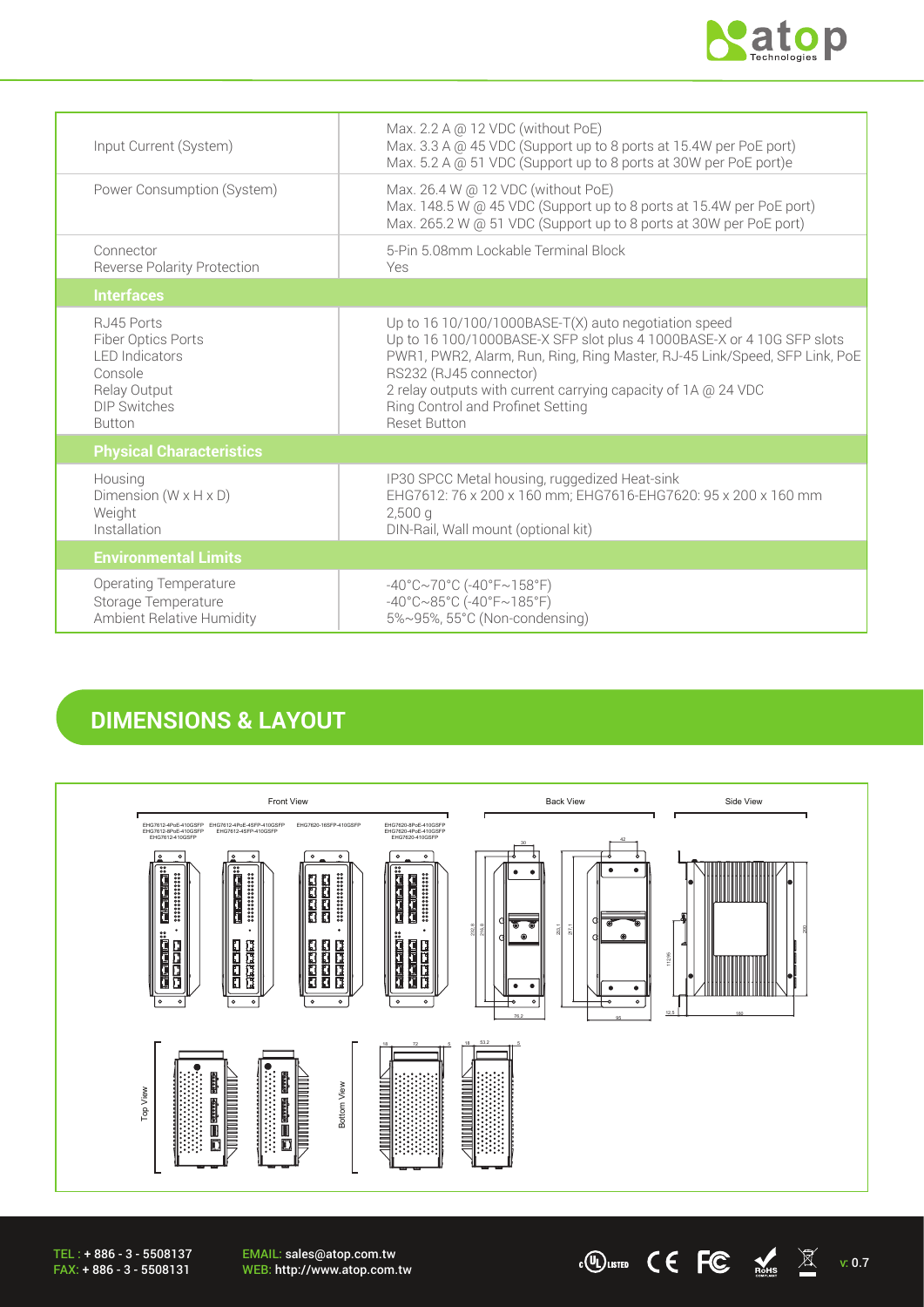

# **REGULATORY APPROVALS**

| <b>Regulatory Approvals</b> |                                                                                                                |                                                      |                                                                  |                 |
|-----------------------------|----------------------------------------------------------------------------------------------------------------|------------------------------------------------------|------------------------------------------------------------------|-----------------|
| Safety                      | UL62368-1, 2nd Ed., CSAC22.2 N. 62368-1-14, NZS62368.1:2018, EN62368-1:2014+A11:2017                           |                                                      |                                                                  |                 |
| <b>Traffic Control</b>      | <b>NEMATS-2</b>                                                                                                |                                                      |                                                                  |                 |
| <b>FMC</b>                  | FCC Part 15, Subpart B, Class A<br>EN 55032, EN 55024, EN 61000-3-2, EN 61000-3-3, EN 61000-6-2, EN 61000-6-4, |                                                      |                                                                  |                 |
| <b>Test</b>                 | <b>Item</b>                                                                                                    |                                                      | <b>Value</b>                                                     | <b>Level</b>    |
| IEC 61000-4-2               | <b>ESD</b>                                                                                                     | Contact Discharge<br>Air Discharge                   | ±6KV<br>±8KV                                                     | 3<br>3          |
| IEC 61000-4-3               | <b>RS</b>                                                                                                      | 80-1000MHz<br>1.4-2.0GHz<br>2.0-2.7GHz               | 10(V/m)<br>3(V/m)<br>10(V/m)                                     | 3<br>3<br>3     |
| IEC 61000-4-4               | EFT                                                                                                            | <b>AC Power Port</b><br>DC Power Port<br>Signal Port | ±2.0kV<br>±2.0kV<br>±1.0kV                                       | 3<br>3<br>3     |
| IEC 61000-4-5               | Surge                                                                                                          | DC Power Port<br>DC Power Port<br>Signal Port        | Line-to Line±1.0kV<br>Line-to Earth±2.0kV<br>Line-to Earth±2.0kV | $\Im$<br>3<br>3 |
| IEC 61000-4-6               | CS                                                                                                             | $0.15 - 80$ MHz                                      | 10V rms                                                          | 3               |
| IEC 61000-4-8               | PFMF                                                                                                           | Enclosure                                            | 30 V/m<br>$\overline{4}$                                         |                 |
| IEC 61000-4-11              | <b>DIP</b>                                                                                                     | <b>AC Power Port</b>                                 | ÷,                                                               | A               |
| Shock<br>Drop<br>Vibration  | MIL-STD-810G Method 516.5<br>MIL-STD-810F Method 516.5<br>MIL-STD-810F Method 514.5 C-1 & C-2                  |                                                      |                                                                  |                 |
| RoHS II                     | Yes                                                                                                            |                                                      |                                                                  |                 |
| <b>MTBF</b>                 | 20 Years                                                                                                       |                                                      |                                                                  |                 |

TEL : + 886 - 3 - 5508137 FAX: + 886 - 3 - 5508131

EMAIL: sales@atop.com.tw<br>WEB: http://www.atop.com.tw

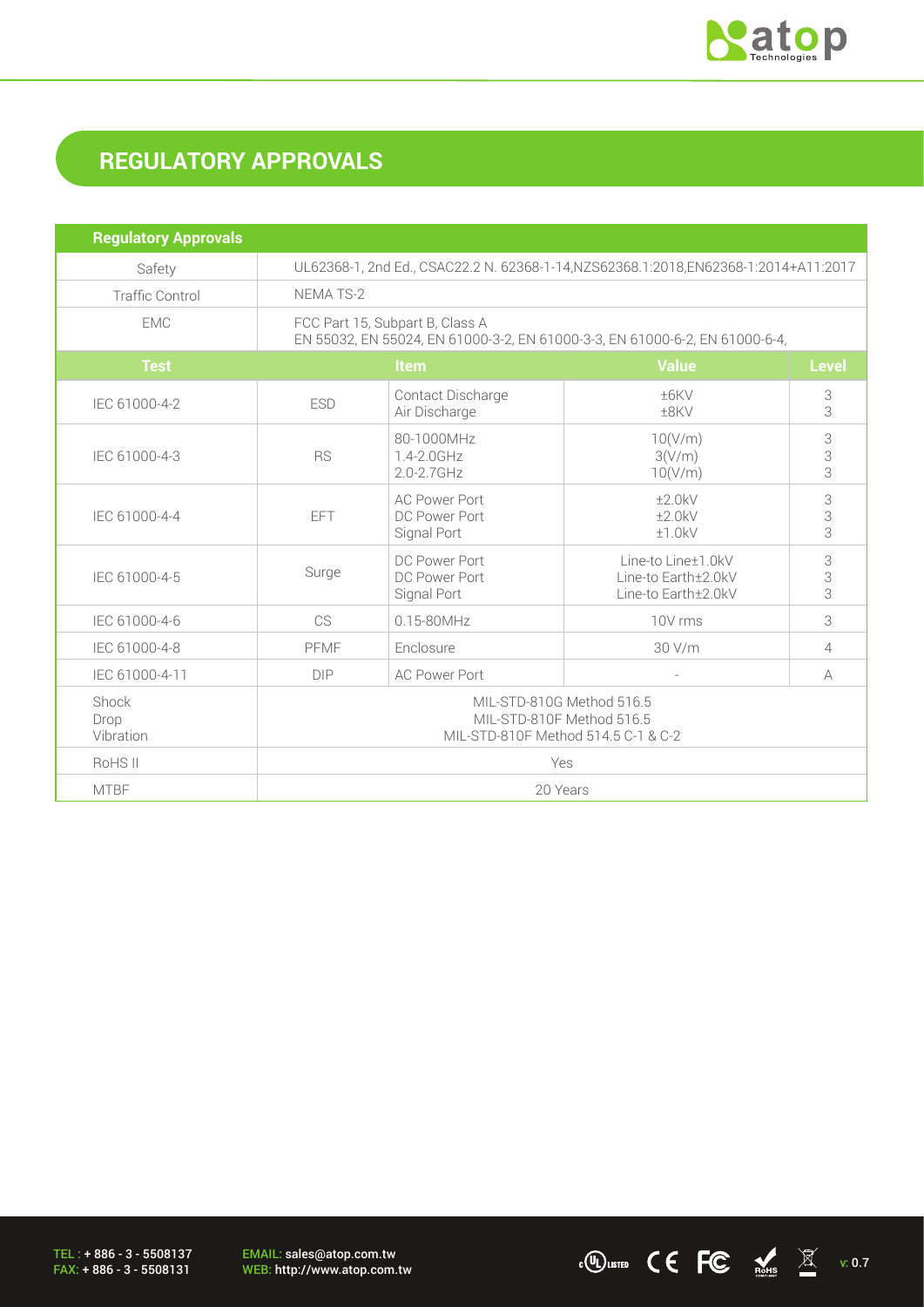

 $\cdot$  (U) LISTED C C FC  $\frac{1}{\log n}$   $\mathbb{R}$  v: 0.7

### **ORDERING INFORMATION**

| <b>Ordering information</b> |
|-----------------------------|
|                             |
|                             |

| <b>Model name</b>          | <b>Part Number</b> | 10/100/<br><b>1000 RJ45</b><br>(non-PoE) | 10/100/<br>1000 RJ45<br>(PoE) | 100/1000<br><b>SFP slots</b> | 1000<br><b>SFP</b><br>slots | 10G<br><b>SFP</b><br>slots |
|----------------------------|--------------------|------------------------------------------|-------------------------------|------------------------------|-----------------------------|----------------------------|
| EHG7612-410GSFP            | 1P1EHG76120002G    | 8                                        |                               | $\overline{\phantom{a}}$     |                             | 4                          |
| EHG7612-4SFP-410GSFP       | 1P1EHG76120004G    | 4                                        |                               | 4                            |                             | 4                          |
| EHG7616-410GSFP            | 1P1EHG76160001G    | 12                                       |                               |                              |                             | 4                          |
| EHG7616-4SFP-410GSFP       | 1P1EHG76160004G    | 8                                        |                               | 4                            |                             | 4                          |
| EHG7616-8SFP-410GSFP       | 1P1EHG76160007G    | 4                                        |                               | 8                            |                             | 4                          |
| EHG7616-12SFP-410GSFP      | 1P1EHG76160009G    |                                          |                               | 12                           |                             | 4                          |
| EHG7620-410GSFP            | 1P1EHG76200001G    | 16                                       |                               |                              |                             | 4                          |
| EHG7620-4SFP-410GSFP       | 1P1EHG76200004G    | 12                                       |                               | 4                            |                             | 4                          |
| EHG7620-8SFP-410GSFP       | 1P1EHG76200007G    | 8                                        |                               | 8                            |                             | 4                          |
| EHG7620-12SFP-410GSFP      | 1P1EHG76200008G    | $\overline{4}$                           |                               | 12                           |                             | 4                          |
| EHG7620-16SFP-410GSFP      | 1P1EHG7620000AG    |                                          |                               | 16                           |                             | 4                          |
| EHG7612-4PoE-410GSFP       | 1P1EHG76120003G    | 4                                        | 4                             |                              |                             | 4                          |
| EHG7612-4PoE-4SFP-410GSFP  | 1P1EHG76120005G    |                                          | 4                             | $\overline{4}$               |                             | 4                          |
| EHG7612-8PoE-410GSFP       | 1P1EHG76120001G    |                                          | 8                             |                              |                             | 4                          |
| EHG7616-4PoE-410GSFP       | 1P1EHG76160002G    | 8                                        | 4                             | $\overline{\phantom{a}}$     |                             | 4                          |
| EHG7616-4PoE-4SFP-410GSFP  | 1P1EHG76160005G    | 4                                        | 4                             | 4                            |                             | 4                          |
| EHG7616-4PoE-8SFP-410GSFP  | 1P1EHG76160008G    |                                          | 4                             | 8                            |                             | 4                          |
| EHG7616-8PoE-410GSFP       | 1P1EHG76160003G    | $\overline{4}$                           | 8                             |                              |                             | 4                          |
| EHG7616-8PoE-4SFP-410GSFP  | 1P1EHG76160006G    |                                          | 8                             | 4                            |                             | 4                          |
| EHG7620-4PoE-410GSFP       | 1P1EHG76200002G    | 12                                       | 4                             | $\overline{\phantom{a}}$     |                             | 4                          |
| EHG7620-4PoE-4SFP-410GSFP  | 1P1EHG76200005G    | 8                                        | 4                             | 4                            |                             | 4                          |
| EHG7620-4PoE-12SFP-410GSFP | 1P1EHG76200009G    |                                          | 4                             | 12                           |                             | 4                          |
| EHG7620-8PoE-410GSFP       | 1P1EHG76200003G    | 8                                        | 8                             |                              |                             | 4                          |
| EHG7620-8PoE-4SFP-410GSFP  | 1P1EHG76200006G    | 4                                        | 8                             | 4                            |                             | 4                          |

TEL : + 886 - 3 - 5508137 FAX: + 886 - 3 - 5508131

EMAIL: sales@atop.com.tw<br>WEB: http://www.atop.com.tw